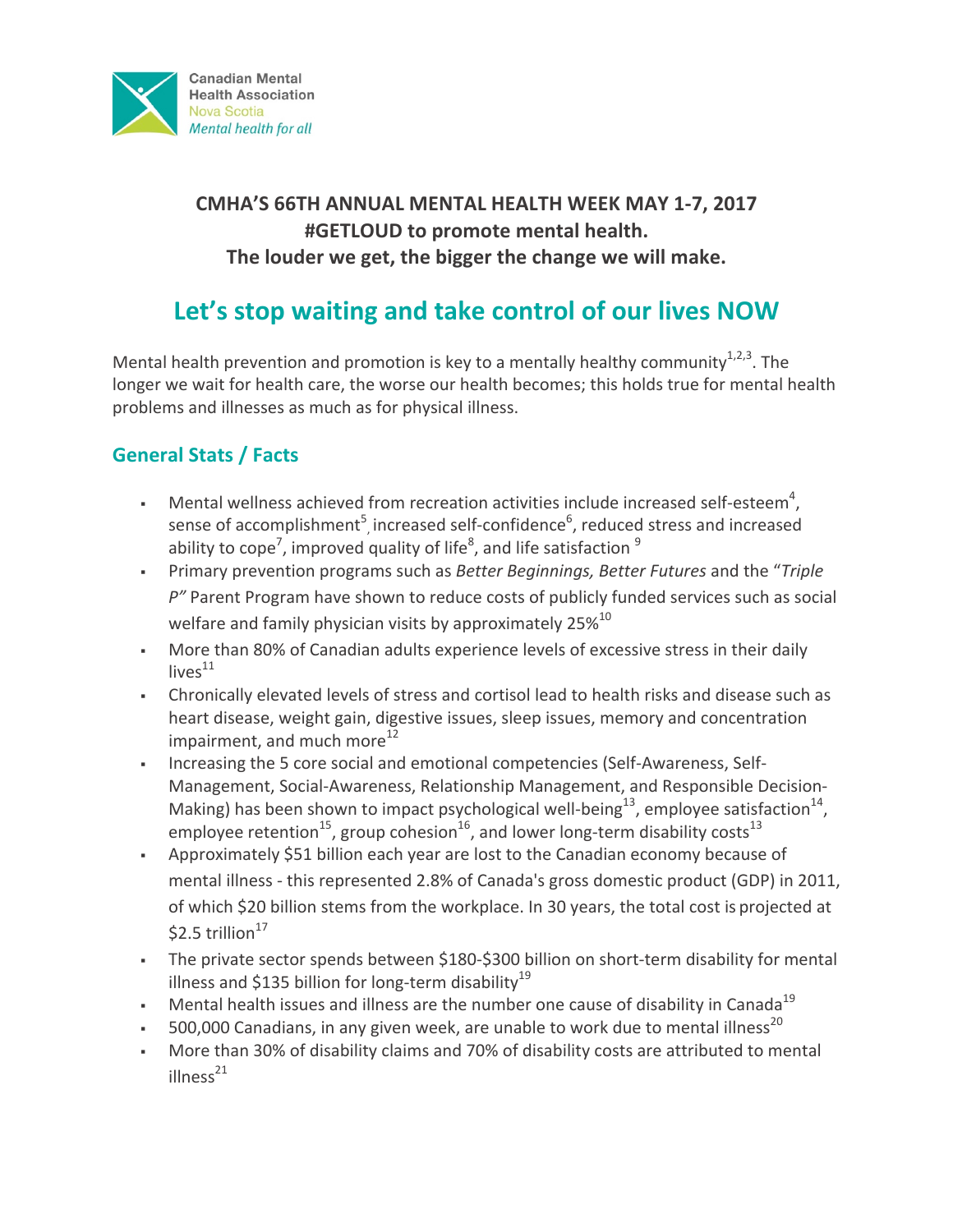

- Between 10 and 25 percent of mental health disability costs incurred by employers could be avoided $^{22}$
- About 21.4% of the working population in Canada currently experience mental health issues and illnesses, which can affect their productivity<sup>23</sup>
- Improved management of mental health in the workplace including prevention and early intervention to combat stress and identify issues, could decrease losses to productivity significantly<sup>23</sup>
- If we reduced the number of people experiencing a new mental illness in any given year by 10%, after 10 years we could be saving the economy at least \$4 billion a year<sup>23</sup>
- ROI (return on investment) for mental health promotion ranged from \$1.80 to \$17.07 per dollar invested $^{22}$
- The estimated \$15.8 billion spent by the public and private sectors in 2015 on nondementia-related mental health care represented approximately 7.2% of Canada's total health spending  $(5219.1$  billion)<sup>24</sup>
- One in three Canadians will experience mental health issues or mental illness in any given year
	- $\circ$  That means that by the time Canadians reach 40 years of age, 1 in 2 have or have had  $-$  a mental health issue.
	- $\circ$  If we include the impact on families and caregivers, almost everyone in Canada is impacted by mental health issue and illnesses  $^{23}$
- People with a mental illness are twice as likely to have a substance use issue compared to the general population. At least 20% of people with a mental illness have a cooccurring substance use issue<sup>25</sup>
- People with mental illness and addictions are more likely to die prematurely than the general population. Mental illness can cut 10 to 20 years from a person's life expectancy<sup>26</sup>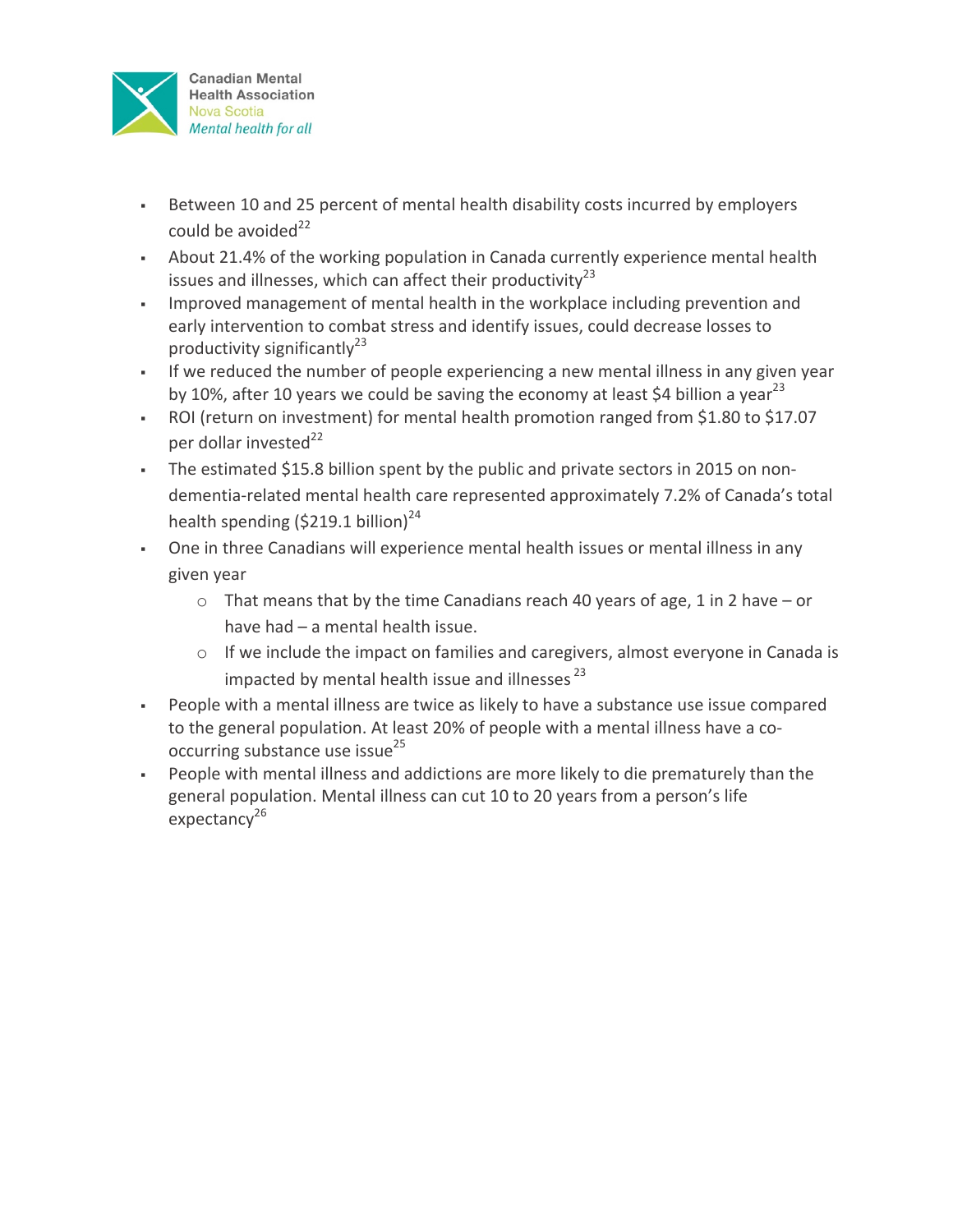

## **WHAT CAN WE DO?** Here are some strategies that might help:

- For both children and adults, recreation can facilitate and support social relationships-through clubs, social organizations, participating on a team or making a new friend. Among youth, recreation can help decrease anti-social behaviours.
- Talk with supportive friends and family: Share your feelings with them. Explain what you need and let them help you. Loved ones can offer both emotional and practical support—like scheduling appointments or finding services.
- Address symptoms early: Addressing mental health symptoms early by accessing services and supports in community can significantly reduce the severity of an illness. Connect with community-based mental health organizations for more information about programs and resources that can help keep you mentally healthy.
- If you are in crisis, contact the Mental Health Mobile Crisis Team (1-902-429-8167), Kids Help Phone (1-800-668-6868), 911, or go to the nearest hospital Emergency Department.

### **How CMHA can help**

- Founded in 1918, the Canadian Mental Health Association (CMHA) is a national charity that helps maintain and improve mental health for all Canadians. As the nation-wide leader and champion for mental health, CMHA promotes the mental health of all and supports the resilience and recovery of people experiencing mental illness.
- In Nova Scotia, the CMHA provincial Division provides leadership support in the areas of mental health promotion – injury disease prevention, population based awareness, and education and training. CMHA NS Division provides a wide range of innovative community, work place, and school based services and supports, tailored to and in partnership with our community partners and stakeholders. In addition, to scaling up social and emotional competencies to develop safe and caring environments and enhance quality of life of all Nova Scotians, and to develop capacity in support of suicide safer communities.
- Contact your local CMHA, or other community mental health organization, to learn more about support and resources in your area.
	- $\circ$  For more information on mental health programs and services in your community or to donate to CMHA, visit our websites: http://www.novascotia.cmha.ca and https://www.mentalhealthweek.ca